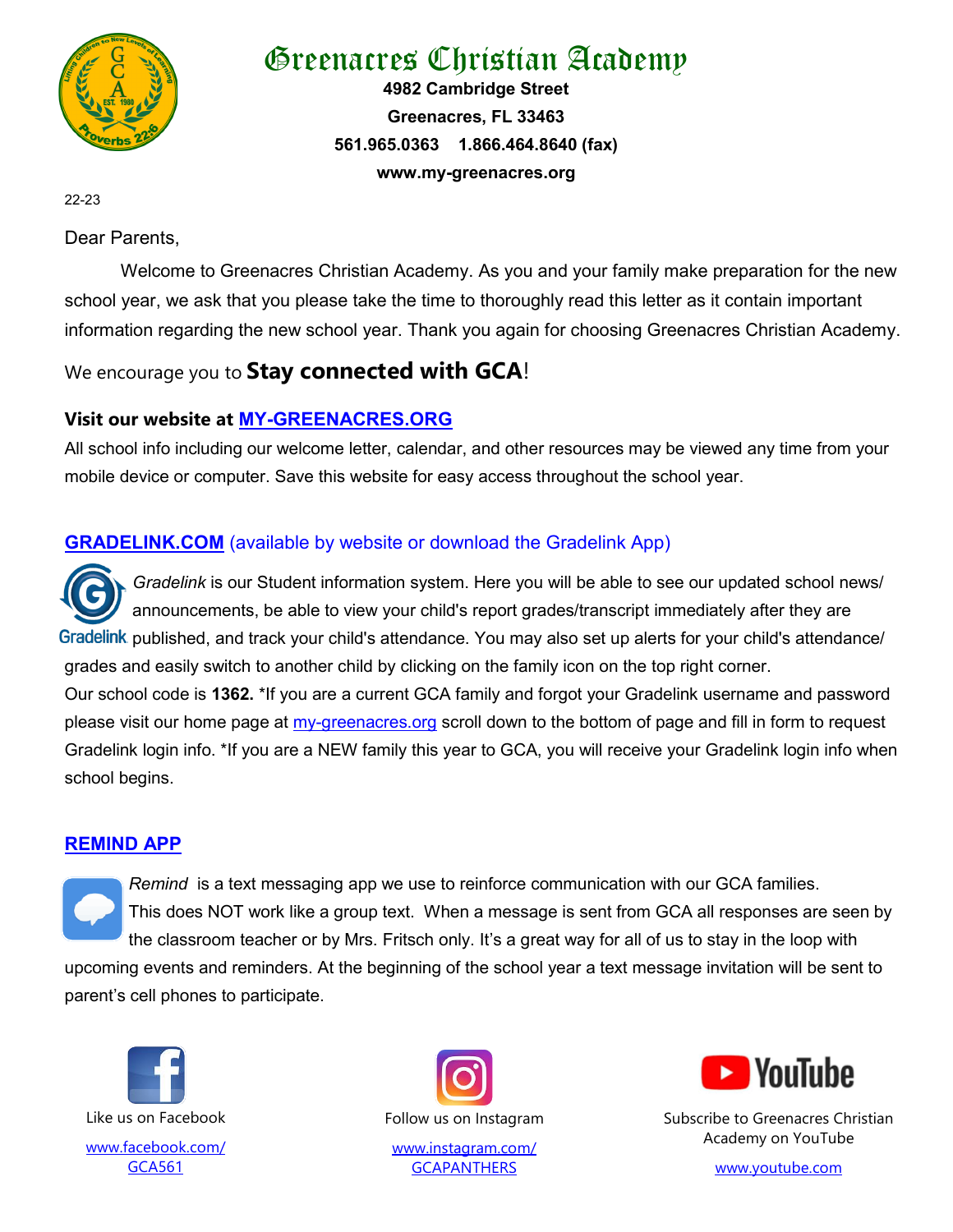

# Greenacres Christian Academy

**4982 Cambridge Street Greenacres, FL 33463 561.965.0363 1.866.464.8640 (fax) www.my-greenacres.org**

21-22

### **LUNCHES**

**Due to microwave safety codes**, microwaves will be used for the purpose of re-heating only; no cooking. Students will have a limit of 1:30 to heat up before lunch time only. Students may NOT pack food in need of cooking. Prohibited items include, but are not limited to: all frozen foods, hot pockets, tv dinners, pot pies, uncooked pasta, uncooked macaroni and cheese, ramen/cup-o-noodles, popcorn. A suggestion would be to already have these types of items cooked and bring to school in a microwave safe container to reheat or send in a thermos. \*The school does not provide containers/ plates for reheating items. The school does offer vending items such as snacks and drinks for \$1-\$2 and we do provide the option to purchase daily lunches Monday-Friday. Learn more about our lunch program at my-[greenacres.org](http://www.my-greenacres.org) 

### **EXTENDED CARE—Morning Care and Aftercare**

Morning care is available starting at 7am and aftercare is available until 6pm. Both Morning and Aftercare will be available starting Tuesday, August 16th. All students participating in morning care or aftercare must be registered before attending. Register online at my-[greenacres.org](http://www.my-greenacres.org) Scroll down and click on Morning/aftercare registration. Prices and other details are located inside registration form. ELC scholarships accepted.

#### **UNIFORMS**

*Our uniform company is Harris Uniforms located off I-95 & Blue Heron Blvd. Order online or visit the store.*

Harris Uniforms 4152 W. Blue Heron Blvd. #118 Riviera Beach, FL 33404 561-881-[8689](tel:561-881-8689)  [www.harrisschooluniforms.com/store/](http://www.harrisschooluniforms.com/store/)

Students are required to wear ONLY BLUE Navy \*uniform style bottoms. These may be purchased from Harris Uniforms or purchased in the uniform section of many department stores.

Please make sure pants/shorts are \*uniform style. \*Purchased in the uniform section and are a loose fit. Ladies may also choose to wear Harris Uniform's plaid blue and solid blue navy Skorts and Skirts.

Please note these styles of pants are NOT acceptable: Cargo style w/pockets on legs, jean material, corduroy material, legging style, or skinny/tight-fit bottoms.

#### **Uniform Guidelines**

**Boys K-12th** are to wear BLUE Navy uniform style pants or shorts with either a green, maroon, black or yellow polo shirts with our school logo, purchased from Harris Uniforms.

**Boys 6th-12th** must also wear a belt. **Boys 9th-12th** may have \*nicely trimmed facial hair. The definition of nicely trimmed is under the discretion of the administration. Note: Boys must be clean shaven if they are participating in any Sport or Regional Student Convention.

**Girls K-12th** may wear BLUE Navy uniform pants or blue navy uniform shorts with either a green, maroon, black, or yellow polo shirts with our school logo, purchased from Harris Uniforms. \*All skirts, skorts, shorts, and dresses must reach to one inch above the top of the knee.

**Girls K-5th** may also wear Harris Uniform's solid blue navy cotton uniform dress with our logo.

**ALL STUDENTS** Shoes must be closed toed/closed heeled. Tennis shoes are best.

Jackets/sweaters worn at school must be school uniform and either purchased from Harris OR our Spirit Wear Company (packets for ordering will go home at the beginning of the school year - Please do not wait to order as these will only be available to purchase in September and December.